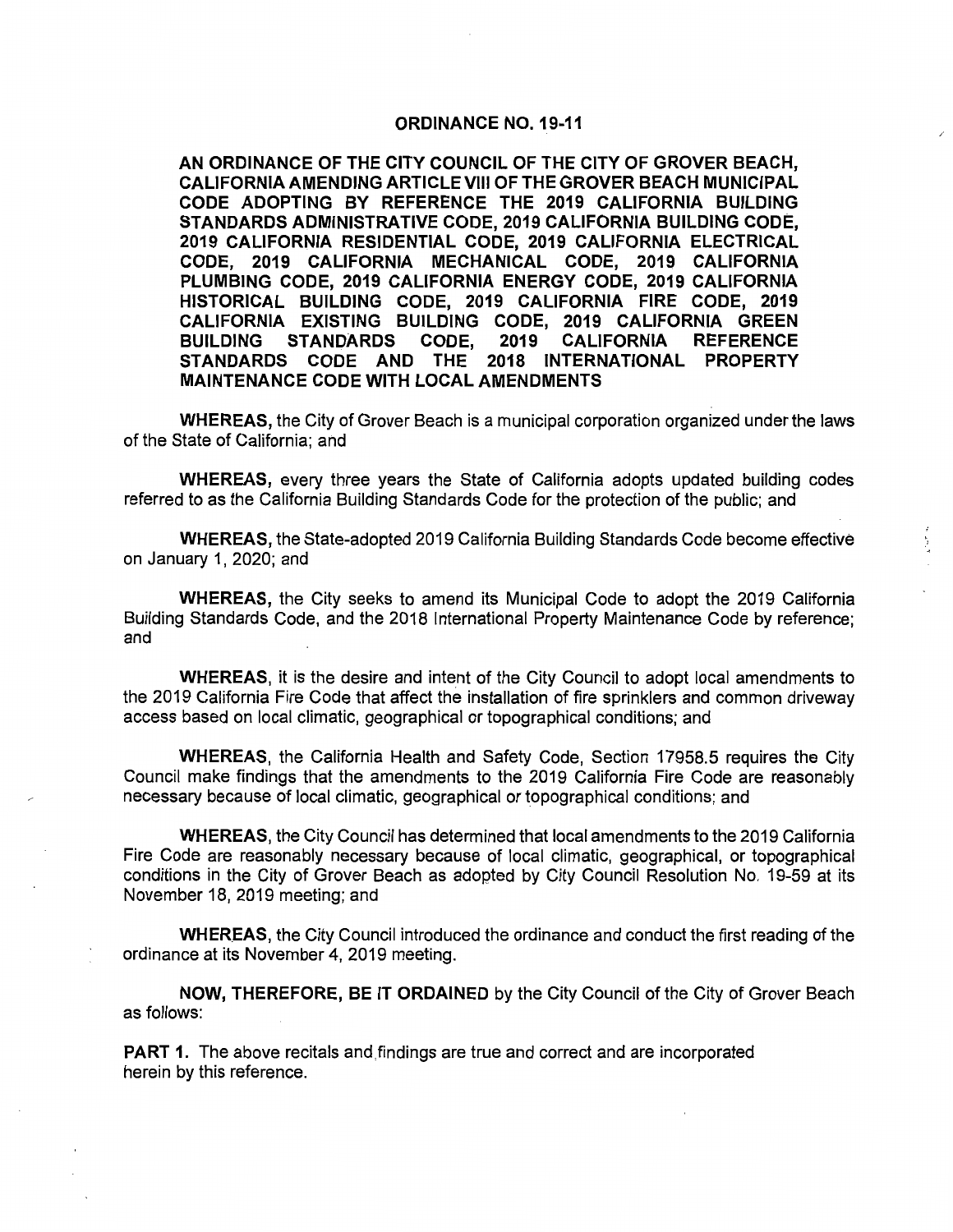**PART** 2. Municipal Code Article VIII Building Regulations Chapter 1 California Building Code is hereby amended as follows:

### ARTICLE VIII - BUILDING REGULATIONS

## CHAPTER 1 - CALIFORNIA BUILDING CODE

Sec. 8100. Building Official. Appointment and Duties. The Building Official shall be appointed by the City Manager of the City of Grover Beach and shall hold office at the pleasure of said City Manager. The Building Official or his/her authorized representative shall work under the direction of the Community Development Director. The Building Official is authorized and directed to administer and enforce all provisions and codes adopted by this Chapter and for such purpose shall have the powers of a police officer.

Sec. 8101. Adoption of the California Building Standards Administrative Code. The 2019-edition of the California Building Standards Administrative Code, is hereby adopted as the Building Standards Administrative Code of the City of Grover Beach.

Sec. 8102. Adoption of the California Building Code. The 2019 edition of the California Building Code, including Appendix B, G, I and J, is hereby adopted as the Building Code of the City of Grover Beach except for the following revisions.

A. Sections 903.2 through 903.2.11.3 shall be deleted in its entirety and replaced with the following:

Section 903.2. Where required. Approved automatic sprinkler systems shall be installed in the following locations:

- 1. In all new buildings and structures.
- 2. In additions or alterations for all buildings or structures as follows:
	- a. Throughout structures where additions add more than 50% to the existing square footage and results in a total square footage in excess of 1,000 square feet.
	- b. Throughout structures where alterations remove more than 50% of the exterior walls and/or remove more than 50% of the roof framing.
	- c. Where there is a change of occupancy to a more hazardous use as determined by the Building Official or Fire Chief based on Table 903.2.1.

| <b>Relative Hazard</b> | <b>Occupancy Classifications</b>    |  |  |  |
|------------------------|-------------------------------------|--|--|--|
| 1 (Highest Hazard)     | Н                                   |  |  |  |
|                        | $1-2$ , $1-2.1$ , $1-3$ , $1-4$ , L |  |  |  |
| -3                     | A, E, I-1, M, R-1, R-2, R-2.1, R-4  |  |  |  |
|                        | B, F-1, R-3, R-3.1, S-1             |  |  |  |
| 5 (Lowest Hazard)      | $F-2, S-2, U$                       |  |  |  |

#### Table 903.2.1 Hazard Categories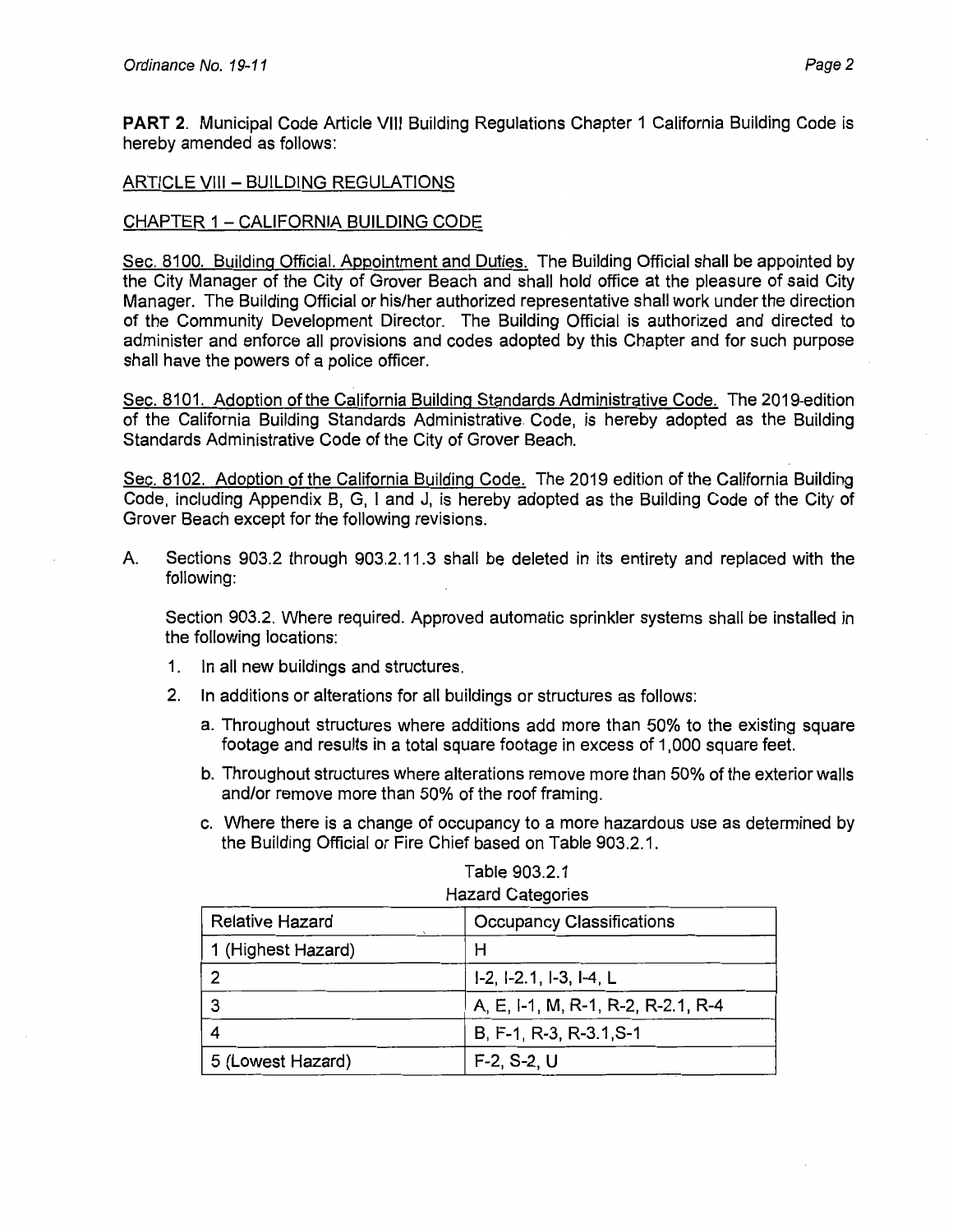d. These requirements will be applicable to the combined square footage of all building permits issued for the address or site since January 1, 2012.

Sec. 8103. Adoption of the California Residential Code. The 2019 edition of the California Residential Code, including Appendix H, K, and Q is hereby adopted as the Residential Code of the City of Grover Beach except for the following revisions.

A Sections R313.1 Exception and R313.2.1 shall be deleted in its entirety and replaced with the following:

Section R313.1 Exception and R313.2.1. An automatic residential fire sprinkler system shall be installed in additions or alterations for all buildings or structures as follows:

- 1. Throughout structures where additions add more than 50% to the existing square footage and results in a total square footage in excess of 1, 000 square feet.
- 2. Throughout structures where alterations remove more than 50% of the exterior walls and/or remove more than 50% of the roof framing.
- 3. Where there is a change of occupancy to a more hazardous use as determined by the Building Official or Fire Chief based on Table 903.2.1.

| THEM Y VAIVYVIIVY      |                                                                                |  |  |  |
|------------------------|--------------------------------------------------------------------------------|--|--|--|
| <b>Relative Hazard</b> | <b>Occupancy Classifications</b>                                               |  |  |  |
| 1 (Highest Hazard)     | Н<br>$1-2$ , $1-2.1$ , $1-3$ , $1-4$ , L<br>A, E, I-1, M, R-1, R-2, R-2.1, R-4 |  |  |  |
|                        |                                                                                |  |  |  |
| 3                      |                                                                                |  |  |  |
|                        | B, F-1, R-3, R-3.1, S-1                                                        |  |  |  |
| 5 (Lowest Hazard)      | $F-2, S-2, U$                                                                  |  |  |  |

| Table 903.2.1     |
|-------------------|
| Hazard Categories |

- 4. These requirements will be applicable to the combined square footage of all building permits issued for the address or site since January 1, 2012. Buildings or structures separated by less than ten feet shall be considered as a single building or structure.
- B. Section R313.2.2.2.5 shall be added as follows:
	- 1. Where an Accessory Dwelling Unit cannot comply with minimum access requirements, a horizontal dry pipe may be installed in lieu of fire sprinklers as approved by the Fire Chief.

Sec. 8104. Adoption of the California Electrical Code. The 2019 edition of the California Electrical Code, including Annex A, 8, C, D, E, F, G, H and I is hereby adopted as the Electrical Code of the City of Grover Beach.

Sec. 8105. Adoption of the California Mechanical Code. The 2019 edition of the California Mechanical Code, including Appendix 8, C and D, is hereby adopted as the Mechanical Code of the City of Grover Beach.

Sec. 8106. Adoption of the California Plumbing Code. The 2019 edition of the California Plumbing Code, including Appendix A, B, D, H, I and J, is hereby adopted as the Plumbing Code of the City of Grover Beach.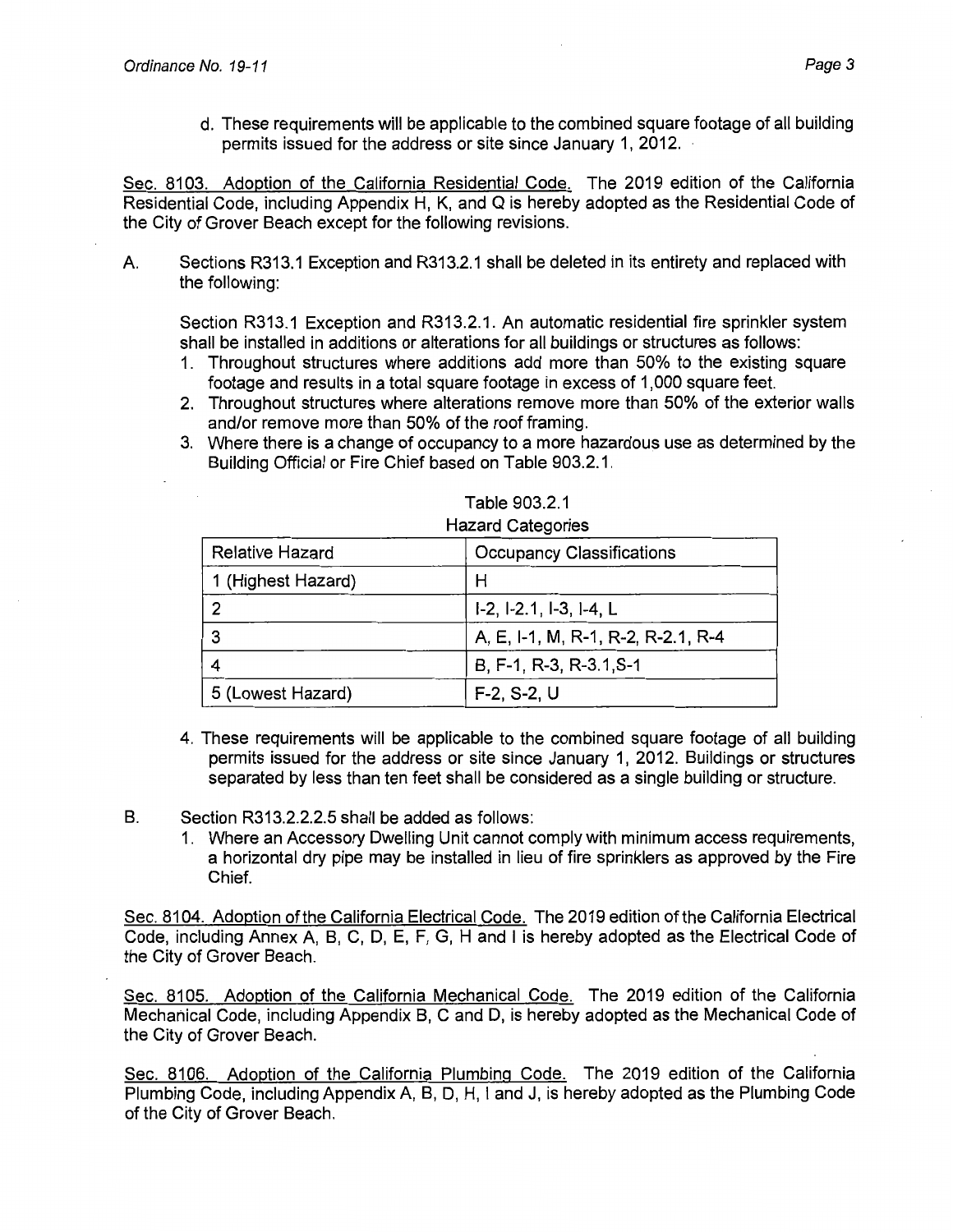Sec. 8107. Adoption of California Energy Code. The 2019 edition of the California Energy Code, including Appendix 1-A, is hereby adopted as the Energy Code of the City of Grover Beach.

Sec. 8108. Adoption of the California Historical Building Code. The 2019 edition of the California Historical Building Code, including Appendix A, is hereby adopted as the Historical Building Code of the City of Grover Beach.

Sec. 8109. Adoption of California Fire Code. The 2019 edition of the California Fire Code, including Appendix Chapters A, B, BB, C, CC, D, E, F, H, I and 0 is hereby adopted as the Fire Code of the City of Grover Beach except for the following revisions.

A. The following Sections of the 2019 California Fire Code shall be revised to delete and insert the following:

Section 101.1 Title. Delete "Name of Jurisdiction" and insert "The City of Grover Beach". Section 110.4 Violation Penalties. Delete "Specify Offense" and insert "Misdemeanor". Section 110.4 Violation Penalties. Delete "Amount" and insert "\$1,000.00". Section 110.4 Violation Penalties. Delete "Number of Days" and insert "365". Section 112.4 Failure to comply. Delete the first "Amount" and insert "triple the amount charged for the original permit fee(s)" and delete the second "Amount" and insert "\$1,000.00".

B. Section 503.1 of the 2019 California Fire Code shall be deleted in its entirety and replaced with the following:

503.1 Where required. Fire apparatus access roads shall be provided and maintained in accordance with Sections 503.1.1 through 503.1.3. In addition to fire access required by the California Fire Code and Article IX of the Grover Beach Municipal Code, alleys and common driveways are designated fire lanes and shall be maintained in accordance with sections 503.2.1, 503.3, and 503.4 of the California Fire Code.

EXCEPTION: Where common driveways were constructed prior to January 1, 1998, minimum width and height clearances may be modified by the Fire Chief.

EXCEPTION: Where common driveways do not exceed 40 feet in length.

EXCEPTION: Common driveways may be less than 20 feet in width as allowed by Article IX Section 3.50.100.C.2.

C. Sections 903.2 through 903.2.11.3 of the 2019 California Fire Code shall be deleted in its entirety and replaced with the following:

Section 903.2. Where required. Approved automatic sprinkler systems shall be installed in the following locations:

- 1. In all new buildings and structures.
- 2. In additions or alterations for all buildings or structures as follows:
	- a. Throughout structures where additions add more than 50% to the existing square footage and results in a total square footage in excess of 1,000 square feet.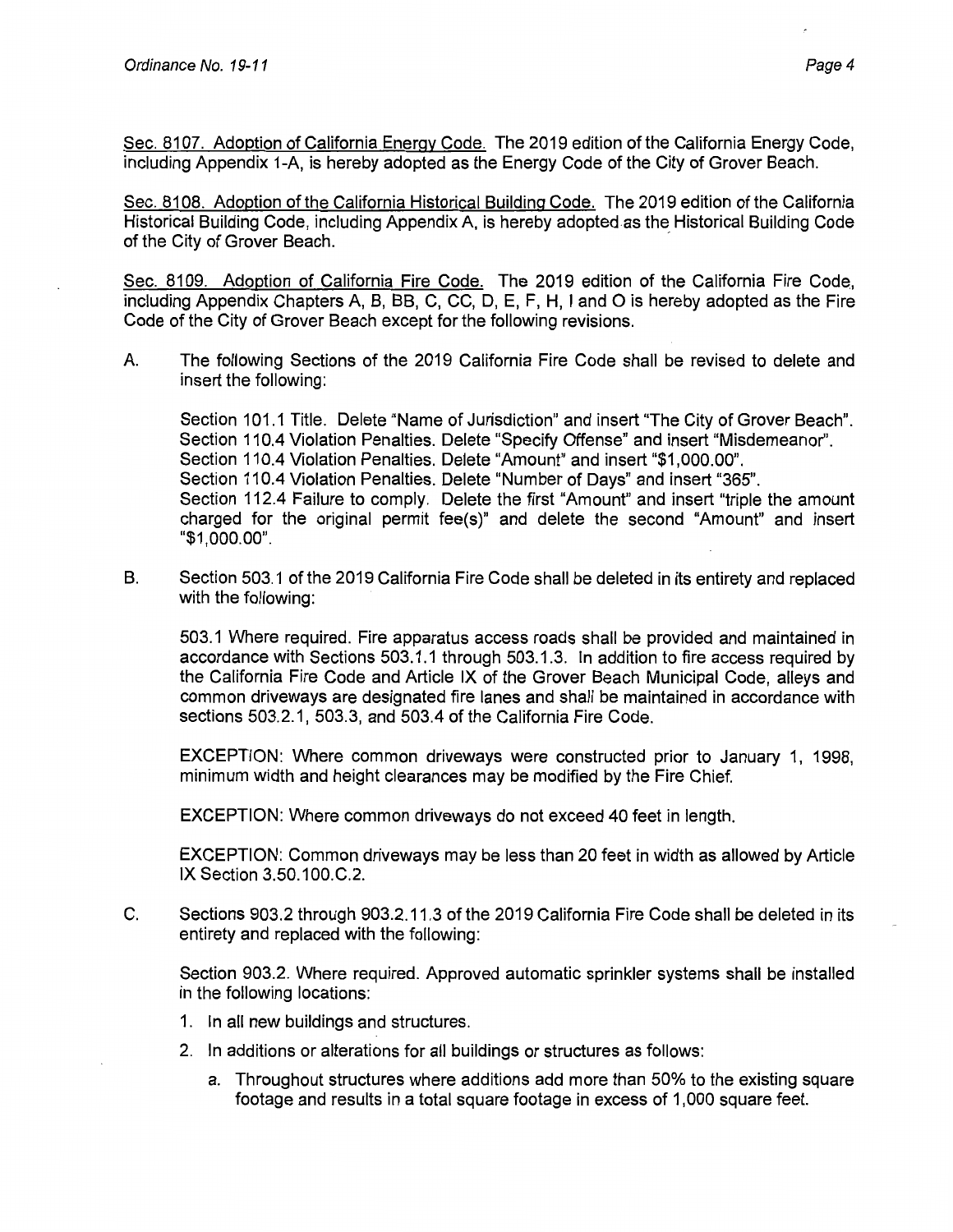- b. Throughout structures where alterations remove more than 50% of the exterior walls and/or remove more than 50% of the roof framing.
- c. Where there is a change of occupancy to a more hazardous use as determined by the Building Official or Fire Chief based on Table 903.2.1.

| <b>Hazard Categories</b> |                                    |  |  |  |
|--------------------------|------------------------------------|--|--|--|
| <b>Relative Hazard</b>   | <b>Occupancy Classifications</b>   |  |  |  |
| 1 (Highest Hazard)       | н                                  |  |  |  |
|                          | I-2, I-2.1, I-3, I-4, L            |  |  |  |
| 3                        | A, E, I-1, M, R-1, R-2, R-2.1, R-4 |  |  |  |
|                          | B. F-1, R-3, R-3.1, S-1            |  |  |  |
| 5 (Lowest Hazard)        | $F-2, S-2, U$                      |  |  |  |

| Table 903.2.1 |  |  |
|---------------|--|--|
|               |  |  |

- d. These requirements will be applicable to the combined square footage of all building permits issued for the address or site since January 1, 2012.
- D. Appendix D Section D107.1 Exception 1 of the 2019 California Fire Code shall be deleted in its entirety.

Sec. 8109.1. Fire Code Official. The California Fire Code with amendments set forth in this Section shall be enforced by the Five Cities Fire Authority, which shall be operated under the Fire Chief of the Five Cities Fire Authority. The Fire Chief of the Five Cities Fire Authority may designate qualified individuals as inspectors as shall be necessary from time to time.

Sec. 8109.2. Recovery of Costs. Where an emergency situation is caused or exacerbated by a willful act, a negligent act, or a violation of the Fire Code, Building Code, or any other applicable law, ordinance or regulation, the cost of emergency service to mitigate and secure any emergency that is within the responsibility of the Fire Chief is a charge against the person who caused the emergency or who caused the circumstances leading to the creation of the emergency, and such person shall be liable for the costs of such services. Damages and expenses incurred by any public agency providing emergency services or mutual aid shall constitute a debt of such person and shall be collectible by the Fire Chief or City Manager or designee for proper distribution in the same manner as in the case of an obligation under contract expressed or implied. Costs and expenses as stated above shall include, but not be limited to, equipment and personnel committed and any payments required by the public agency to outside business firms requested by the public agency to mitigate or secure the emergency, monitor remediation, and clean up.

Sec. 8109.3. Issuance of Citations. Officers and employees within the City of Grover Beach authorized to issue citations are designated within Article I, Chapter 2 of the Grover Beach Municipal Code.

Sec. 8110. Adoption of the California Existing Building Code. The 2019 edition of the California Existing Building Code, including Appendix A1, is hereby adopted as the Existing Building Code of the City of Grover Beach.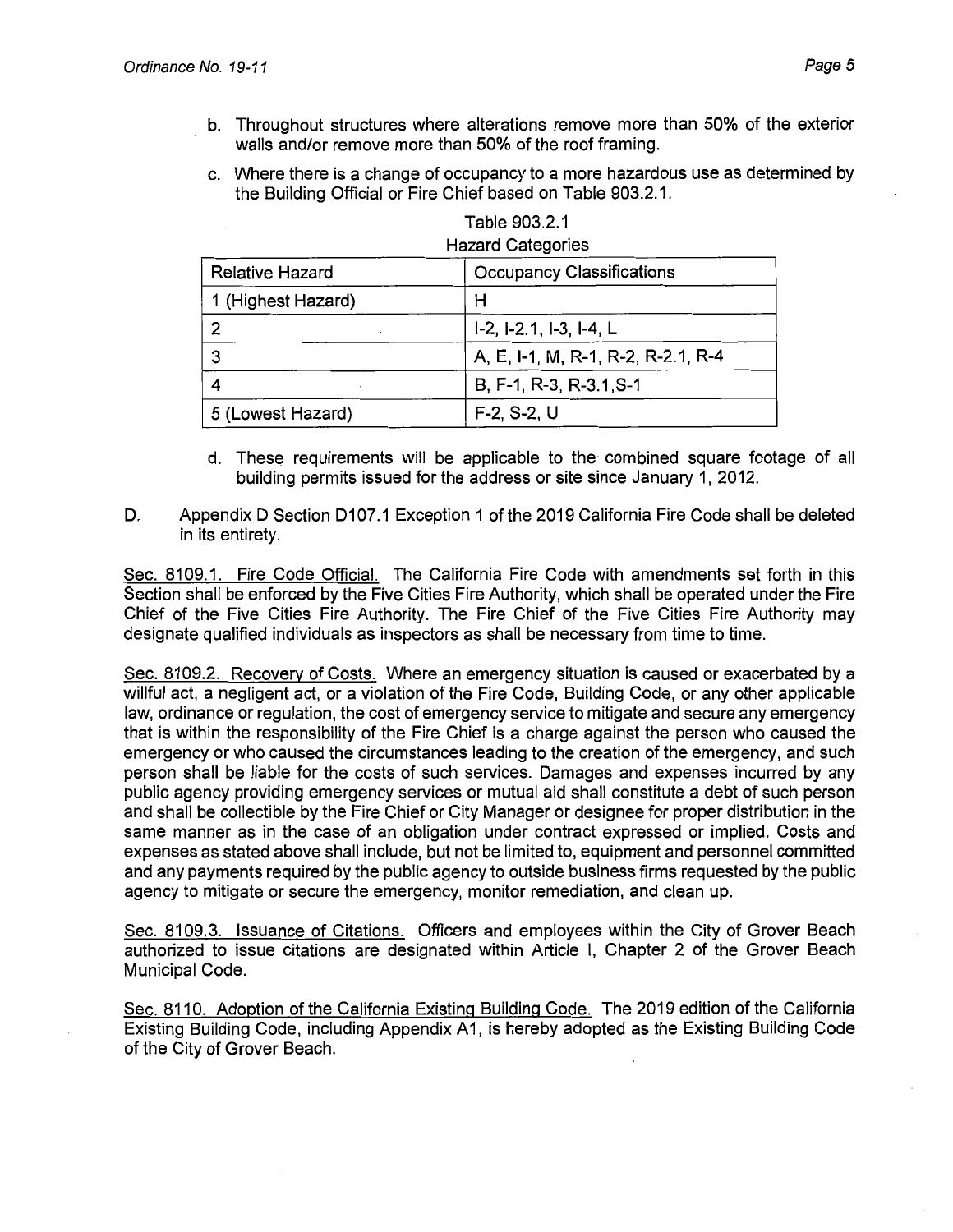Sec. 8111. Adoption of the California Green Building Standards Code. The 2019 edition of the California Green Building Standards Code without appendices is hereby adopted as the Green Building Standards Code of the City of Grover Beach.

Sec. 8112. Adoption of the California Reference Standards Code. The 2019 edition of the California Reference Standards Code is hereby adopted as the Reference Standards Code of the City of Grover Beach.

Sec. 8113. Adoption of the International Property Maintenance Code. The 2018 edition of the International Property Maintenance Code is hereby adopted as the Property Maintenance Code of the City of Grover Beach, except for the following revisions:

A. The following Sections of the 2018 International Property Maintenance Code shall be revised to delete and insert the following:

Section 101.1 Title. Delete "Name of Jurisdiction" and insert "The City of Grover Beach". Section 103.5 Fees. Delete "Jurisdiction to insert appropriate schedule" and insert "The Grover Beach Master Fee Schedule".

Section 112.4 Failure to comply. Delete the first "Amount" and insert "triple the amount charged for the original permit fee(s)" and delete the second "Amount" and insert "\$1000.00".

Section 302.4 Weeds. Delete "jurisdiction to insert height in inches" and insert "four inches".

Section 304.14 Insect screens. Delete "during the period from [Date] to [Date]" and insert "year-round".

Section 602.3 Heat supply. Delete "during the period from [Date] to [Date]" and insert "year-round".

Section 602.4 Occupiable workspaces. Delete "during the period from [Date] to [Date]" and insert "year-round".

# Sec. 8114. Small Residential Rooftop Solar Energy System Review Process.

# A. Definitions.

1. A "solar energy system" means either of the following:

a. Any solar collector or other solar energy device whose primary purpose is to provide for the collection, storage, and distribution of solar energy for space heating, space cooling, electric generation, or water heating.

b. Any structural design feature of a building, whose primary purpose is to provide for the collection, storage, and distribution of solar energy for electricity generation, space heating or cooling, or for water heating.

- 2. A "small residential rooftop solar energy system" means all of the following:
	- a. A solar energy system that is no larger than ten (10) kilowatts alternating current nameplate rating or thirty (30) kilowatts thermal.
		- b. A solar energy system that conforms to all applicable state fire, structural, electrical, and other building codes as adopted or amended by the city and all state and city health and safety standards.
		- c. A solar energy system that is installed on a single or duplex family dwelling.
		- d. A solar panel or module array that does not exceed the maximum legal building height as defined by the city.
- 3. "Reasonable restrictions" on a solar energy system are those restrictions that do not significantly increase the cost of the system or significantly decrease its efficiency or specified performance, or that allow for an alternative system of comparable cost, efficiency, and energy conservation benefits.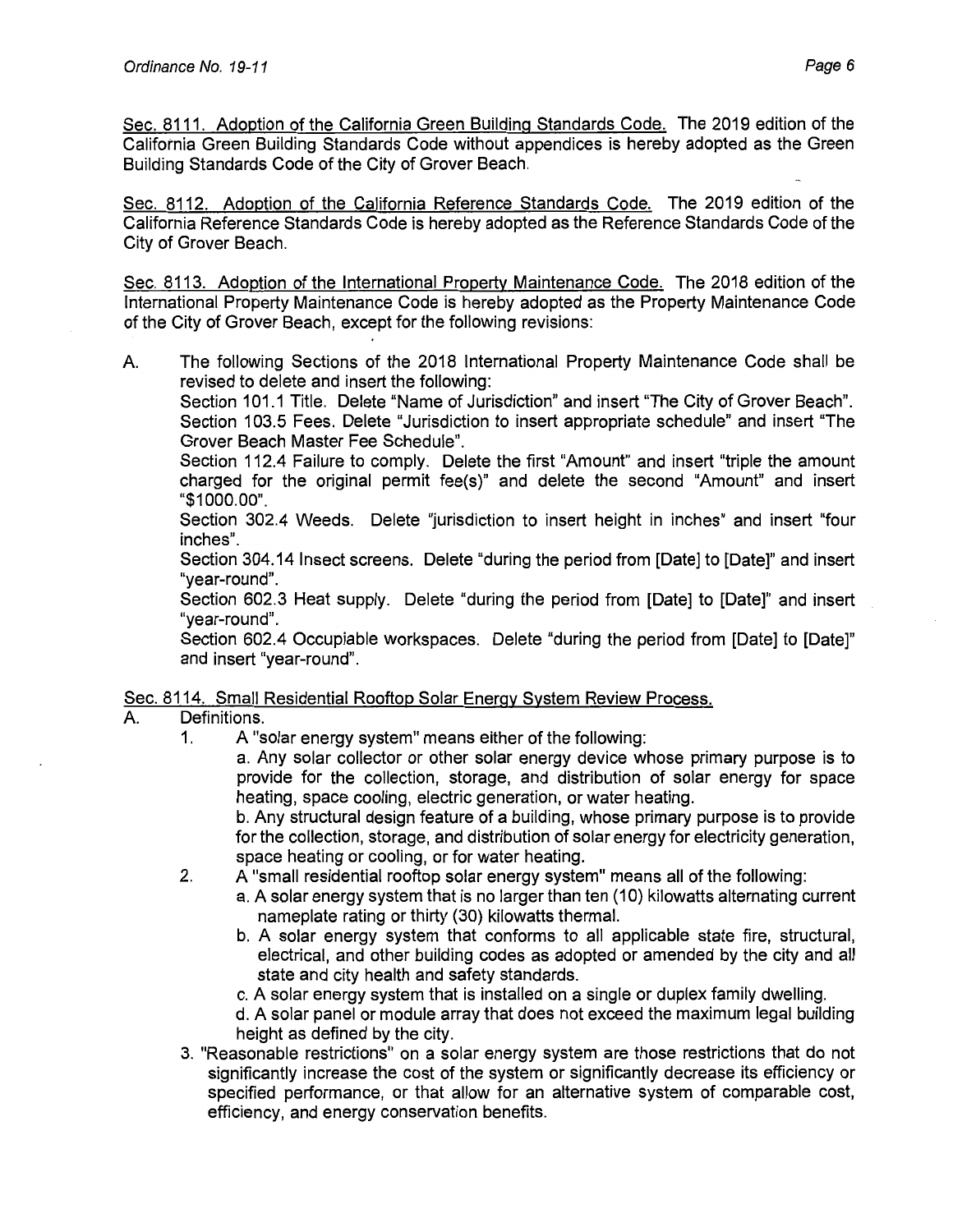- B. Purpose. The purpose of the section is to adopt an expedited, streamlined solar permitting process that complies with the Solar Rights Act and AB 2188 to achieve timely and costeffective installations of small residential rooftop solar energy systems. The section encourages the use of solar systems by removing unreasonable barriers, minimizing costs to property owners and the city, and expanding the ability of property owners to install solar energy systems. The section allows the city to achieve these goals while protecting the public health and safety.
- C. Applicability.
	- 1. This ordinance applies to the permitting of all small residential rooftop solar energy systems in the city.
	- 2. Small residential rooftop solar energy systems legally established or permitted prior to the effective date of this ordinance are not subject to the requirements of this ordinance unless physical modifications or alterations are undertaken that materially change the size, type, or components of a small rooftop energy system in such a way as to require new permitting. Routine operation and maintenance shall not require a permit.
- D Solar Energy System Requirements.
	- 1. All solar energy systems shall meet applicable health and safety standards and requirements imposed by the state and city.
	- 2. Solar energy systems for heating water in single-family residences and for heating water in commercial or swimming pool applications shall be certified by an accredited listing agency as defined by the California Plumbing and Mechanical Code.
	- 3. Solar energy systems for producing electricity shall meet all applicable safety and performance standards established by the California Electrical Code, the Institute of Electrical and Electronics Engineers, and accredited testing laboratories such as Underwriters Laboratories and, where applicable, rules of the Public Utilities Commission regarding safety and reliability.
- E. Duties of Building Division.
	- 1. All documents required for the submission of an expedited solar energy system application shall be made available on the publicly accessible city website.
	- 2. Electronic submittal of the required permit application and documents by email, the internet, or facsimile shall be made available to all small residential rooftop solar energy system permit applicants.
	- 3. An applicant's electronic signature shall be accepted on all forms, applications, and other documents in lieu of a wet signature. However, the final permit must be signed at the counter until the city develops an electronic permit issuance registration.
	- 4. The building division shall adopt standard plan(s) and checklist(s) of all requirements with which small residential rooftop solar energy systems shall comply to be eligible for expedited review.
	- 5. The small residential rooftop solar system permit process, standard plan(s), and checklist(s) shall substantially conform to recommendations for expedited permitting, including the checklist and standard plans contained in the most current version of the California Solar Permitting Guidebook adopted by the Governor's Office of Planning and Research.
	- 6. All fees prescribed for the permitting of small residential rooftop solar energy systems must comply with Government Code Section 65850.55, Government Code Section 66015, Government Code Section 66016, and State Health and Safety Code Section 17951.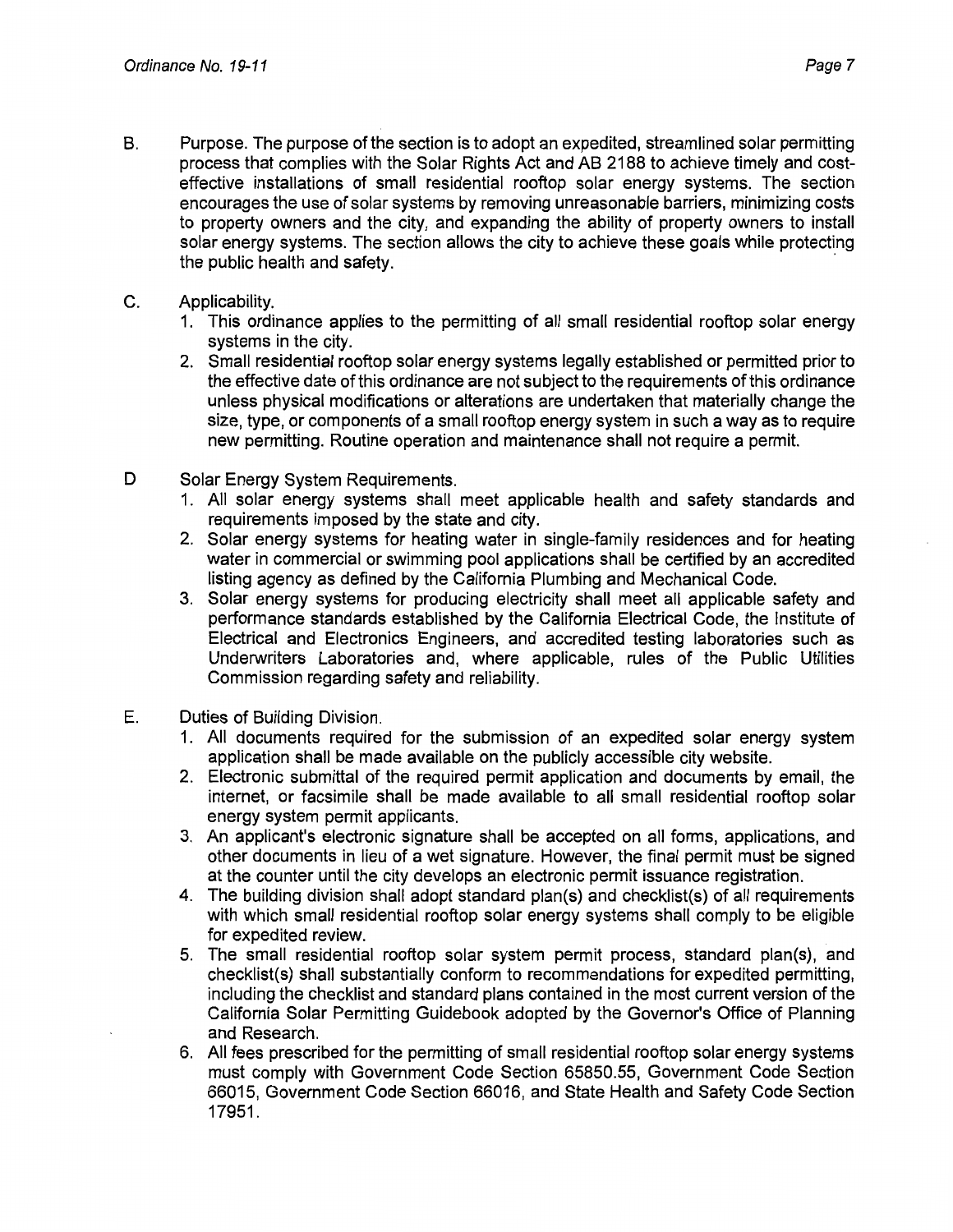- F. Permit Review and Inspection Requirements.
	- 1. The city shall adopt an administrative, nondiscretionary review process to expedite approval of small residential rooftop solar energy systems. The building division should issue a building permit or other nondiscretionary permit within the recommended timeframes contained in the most current version of the California Solar Permitting Guidebook adopted by the Governor's Office of Planning and Research upon receipt of a complete application that meets the requirements of the approved checklist and standard plan.
	- 2. Review of the application shall be limited to the building official's review of whether the application meets local, state, and federal health and safety requirements.
	- 3. The city shall not condition approval of an application on the approval of an association, as defined in Section 4080 of the Civil Code.
	- 4. If an application is deemed incomplete, a written correction notice detailing all deficiencies in the application and any additional information or documentation required to be eligible for expedited permit issuance shall be sent to the applicant for resubmission.
	- 5. The inspection shall be done in a timely manner and should include consolidated inspections.
	- 6. If a small residential rooftop solar energy system fails inspection, a subsequent inspection is authorized.

## Sec. 8115. Electrical Vehicle Charging Stations Review Process.

- A. Definitions.
	- 1. "Electric vehicle charging station" means any level of electric vehicle supply equipment station that is designed and built in compliance with Article 625 of the California Electric Code, as it reads on the effective date of this section, and delivers electricity from outside an electric vehicle into a plug-in electric vehicle.
	- 2. A "feasible method to satisfactorily mitigate or avoid the specific, adverse impact" includes but is not limited to, any cost-effective method, condition or mitigation imposed on another similarly situated application in a prior successful application for a permit.
	- 3. "Specific adverse impact" means a significant, quantifiable, direct, and unavoidable impact, based on objective, identified, and written public health or safety standards, policies or conditions as they existed on the date the application was deemed complete.
- 8. Purpose. The purpose of the section is to adopt an expedited, streamlined electrical vehicle charging station permitting process that complies with the Electrical Vehicle Charging Stations Open Access Law and AB 1236 to achieve timely and cost-effective installations of electric vehicle charging stations. The section encourages the use of electrical vehicle charging stations by removing unreasonable barriers, minimizing costs to property owners and the city, and expanding the ability of property owners to install electrical vehicle charging stations. The section allows the city to achieve these goals while protecting the public health and safety.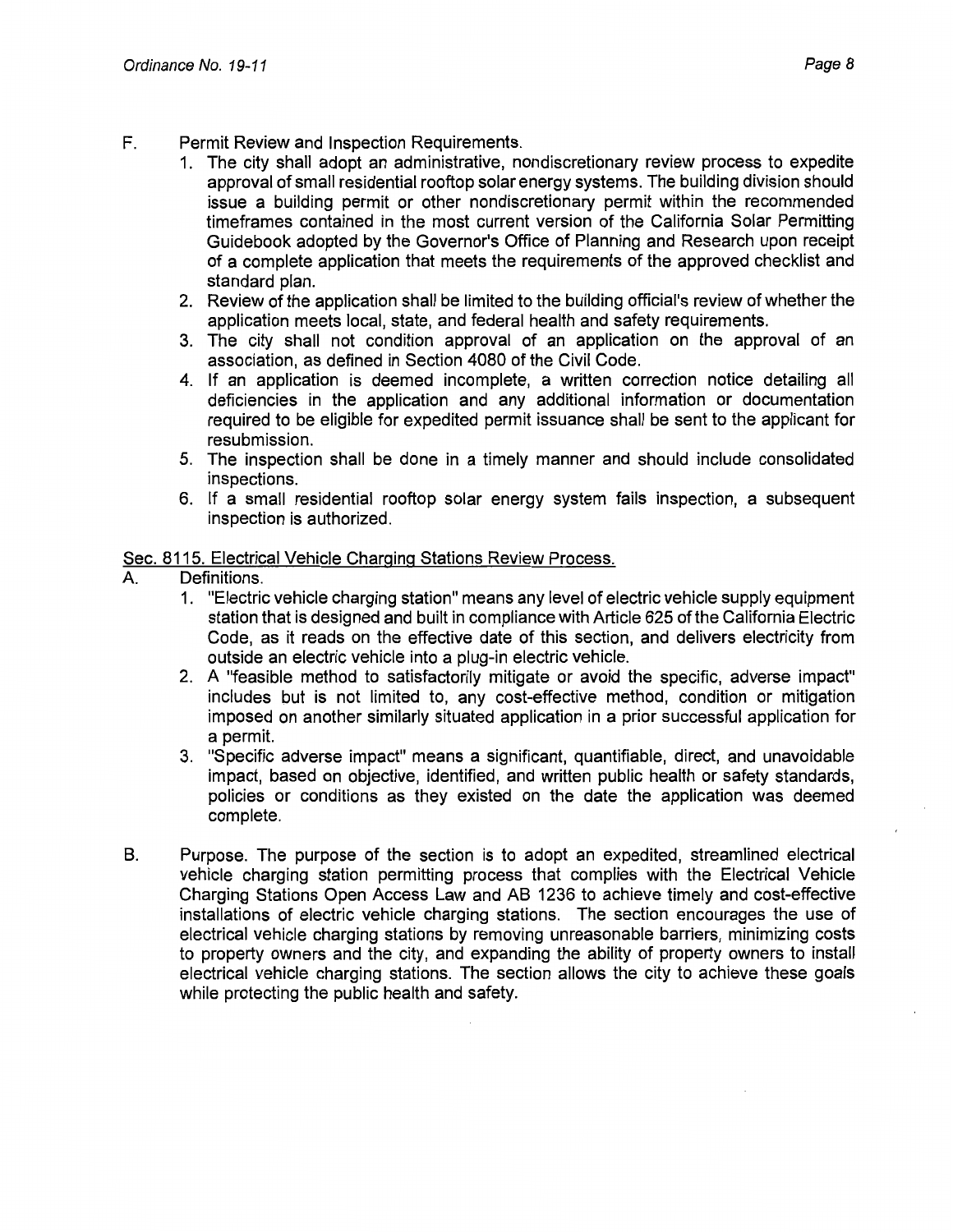- C. Applicability.
	- 1. This ordinance applies to the issuance of building permits for electric vehicle charging stations in the city. All requirements of building permit applications in Title 24 for electric vehicle charging stations that are not addressed in this section shall remain in effect.
	- 2. Electric vehicle charging stations legally established or permitted prior to the effective date of the ordinance are not subject to the requirements of this ordinance unless physical modifications or alterations are undertaken that materially change the size, type, or components of an electronic vehicle charging station in such a way as to require new permitting. Routine operation and maintenance shall not require a permit.
- D. Electric Vehicle Charging Station Requirements.
	- 1. All electric vehicle charging stations shall meet applicable health and safety standards and requirements imposed by the state and the city.
	- 2. Electric vehicle charging stations shall meet all applicable safety and performance standards established by the California Electrical Code, the Society of Automotive Engineers, the National Electrical Manufacturers Association, and accredited testing laboratories such as Underwriters Laboratories and, where applicable, rules of the Public Utilities Commission regarding safety and reliability.
- E. Duties of Building Division.
	- 1. All documents required for the submission of an expedited electric vehicle charging station building permit application shall be made available on the city website.
	- 2. Electronic submittal of the required building permit application and documents by email, the internet, or facsimile shall be made available to all electric vehicle charging station permit applicants.
	- 3. An applicant's electronic signature shall be accepted on all forms, applications, and other documents in lieu of a wet signature. However, the final permit must be signed at the counter until the city develops an electronic permit issuance registration.
	- 4. The building division shall adopt a checklist of all requirements with which electric vehicle charging stations shall comply to be eligible for expedited review.
	- 5. The electric vehicle charging stations permit process and checklist shall substantially conform to recommendations for expedited permitting, including the checklist contained in the most current version of the Plug-In Electric Vehicle Infrastructure Permitting Checklist of the "Zero-Emission Vehicles in California: Community Readiness Guidebook" adopted by the Governor's Office of Planning and Research.
- F. Permit Review and Inspection Requirements.
	- 1. The city shall adopt an administrative, nondiscretionary review process to expedite approval of electrical vehicle charging stations. The building division should issue a building permit or other nondiscretionary permit as expeditiously as possibly upon receipt of a complete application that meets the requirements of the approved checklist and standard plan.
	- 2. Review of the application shall be limited to the Building Official's review of whether the application meets local, state, and federal health and safety requirements.
	- 3. If an application is deemed incomplete, a written correction notice detailing all deficiencies in the application and any additional information or documentation required to be eligible for expedited permit issuance shall be sent to the applicant for resubmission.
	- 4. The Building Official may require an applicant to apply for a Use Permit if the Official finds, based on substantial evidence, that the electric vehicle charging station could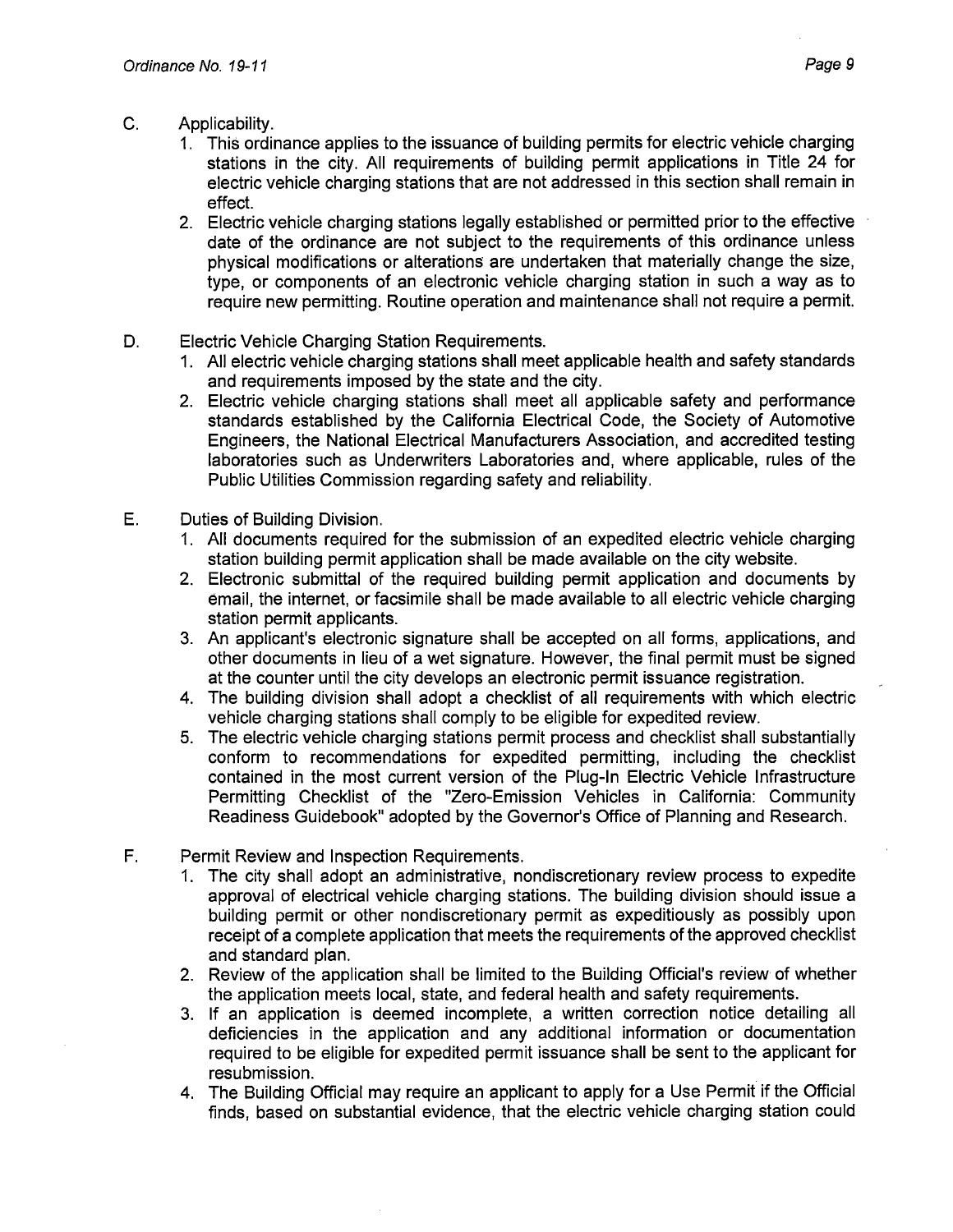have a specific, adverse impact upon the public health and safety. Such decisions may be appealed to the Planning Commission pursuant to Article IX Chapter 7.

- 5. If a Use Permit is required, the Planning Commission may deny such application if it makes written findings based upon substantive evidence in the record that the proposed installation would have a specific, adverse impact upon public health or safety and there is no feasible method to satisfactorily mitigate or avoid the adverse impact. Such findings shall include the basis for the rejection of the potential feasible alternative for preventing the adverse impact.
- 6. Any condition imposed on an application shall be designed to mitigate the specific, adverse impact upon health and safety at the lowest possible cost.

Sec. 8116. Permits Issued to Correct Code Violation. Permits issued to correct code violations pursuant to an active code enforcement case shall be valid for a period of 90 days. Extensions to the permit may be granted at the discretion of the building official. Performance or approval of a required inspection will not automatically extend the permit.

**PART** 3. That each of the changes or modifications to measures referred to herein are reasonably necessary because of local climatic, geographical, or topographical conditions in the area encompassed by the boundaries of the City of Grover Beach and the findings set forth in a separate Resolution are hereby adopted and support the local necessity for the changes or modifications.

**PART 4.** This ordinance is exempt from the California Environmental Quality Act (CEQA) pursuant to the General Rule (14 C.C.R. Section 15061(b)(3)) because it can be seen with certainty that the project will have no possibility for causing a significant effect on the environment.

**PART** 5. If any section, subsection, subdivision, paragraph, sentence, clause, or phrase of this Ordinance or any part thereof is for any reason held to be in violation of the law, such decision shall not affect the validity of the remaining portion of this Ordinance or any part thereof. The City Council hereby declares that it would have passed each section, subsection, subdivision, paragraph, sentence, clause, or phrase thereof, irrespective of the fact that any one or more sections, subsections, subdivisions, paragraphs, sentences, clauses or phrases be declared in violation of the law.

**PART** 6. This Ordinance shall take effect January 1, 2020. Within fifteen (15) days after its adoption, it shall be published once, together with the names of the Council Members voting thereon, in a newspaper of general circulation within the City.